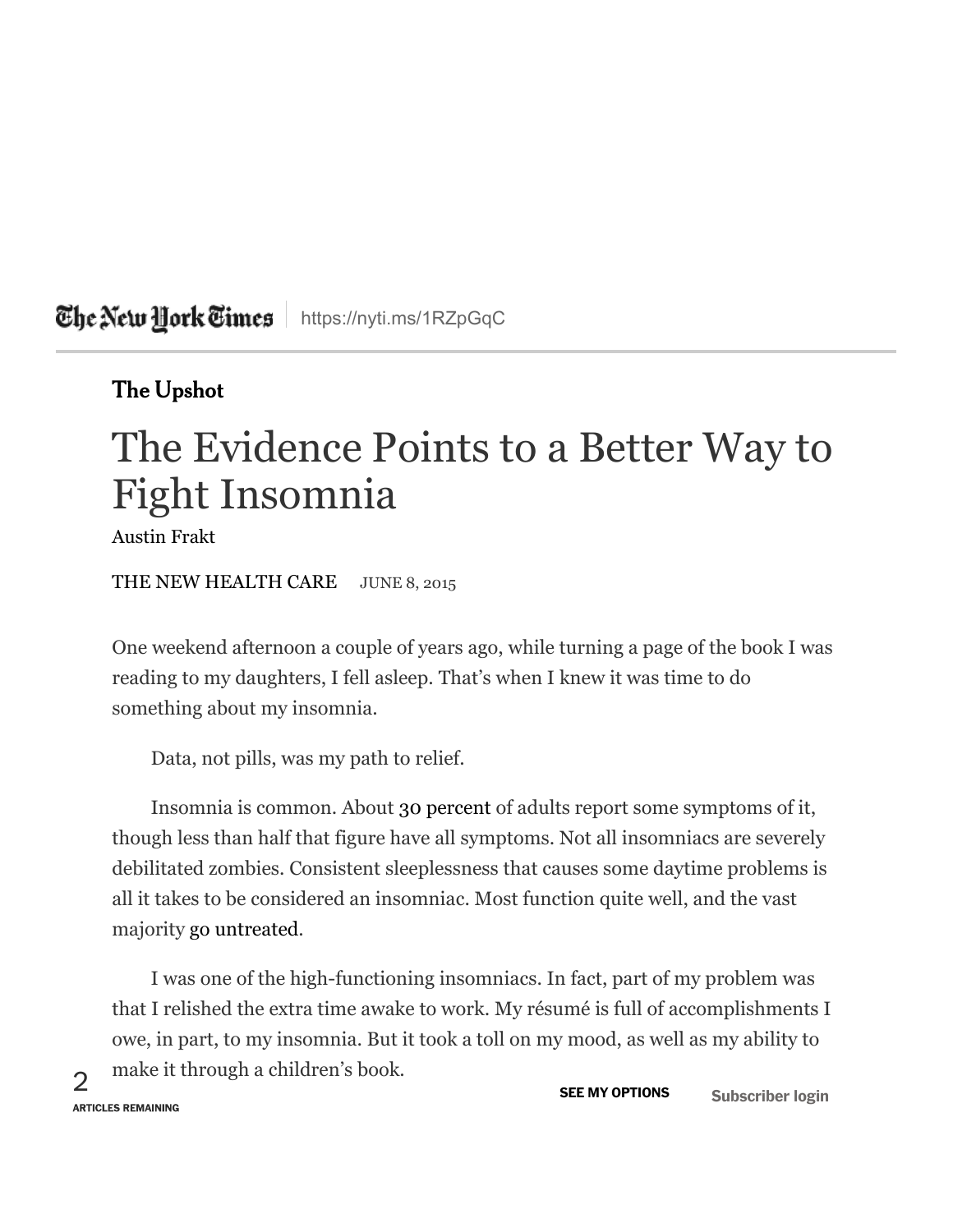Insomnia is worth curing. Though causality is hard to assess, chronic insomnia is associated with greater risk of anxiety, depression, hypertension, diabetes, accidents and pain. Not surprisingly, and my own experience notwithstanding, it is also associated with lower productivity at work. Patients who are successfully treated experience improved mood, and they feel healthier, function better and have fewer symptoms of depression.

Which remedy would be best for me? Lunesta, Ambien, Restoril and other drugs are promised by a barrage of ads to deliver sleep to minds that resist it. Before I reached for the pills, I looked at the data.

Specifically, for evidence-based guidance, I turned to comparative effectiveness research. That's the study of the effects of one therapy against another therapy. This kind of head-to-head evaluation offers ideal data to help patients and clinicians make informed treatment decisions. As obvious as that seems, it's not the norm. Most clinical drug trials, for instance, compare a drug with a placebo, because that's all that's required for F.D.A. approval. In recognition of this, in recent years more federal funding has become available for comparative effectiveness research.

When it comes to insomnia, comparative effectiveness studies reveal that sleep medications aren't the best bet for a cure, despite what the commercials say. Several clinical trials have found that they're outperformed by cognitive behavioral therapy. C.B.T. for insomnia (or C.B.T.-I.) goes beyond the "sleep hygiene" most people know, though many don't employ — like avoiding alcohol or caffeine near bedtime and reserving one's bed for sleep (not reading or watching TV, for example). C.B.T. adds — through therapy visits or via self-guided treatments — sticking to a consistent wake time (even on weekends), relaxation techniques and learning to rid oneself of negative attitudes and thoughts about sleep.

One randomized trial compared C.B.T. with the active ingredient in Restoril in patients 55 years and older, evaluating differences for up to two years. It found that C.B.T. led to larger and more durable improvements in sleep. Long-term, C.B.T. alone even outperformed the combination of C.B.T. and Restoril.

2 Another trial focused on 25- to 64-year-olds foused that Fight. outperformed ARTICLES REMAINING<br>Ambien alone. Adding Ambien to a C.B.T. regimen did not lead to further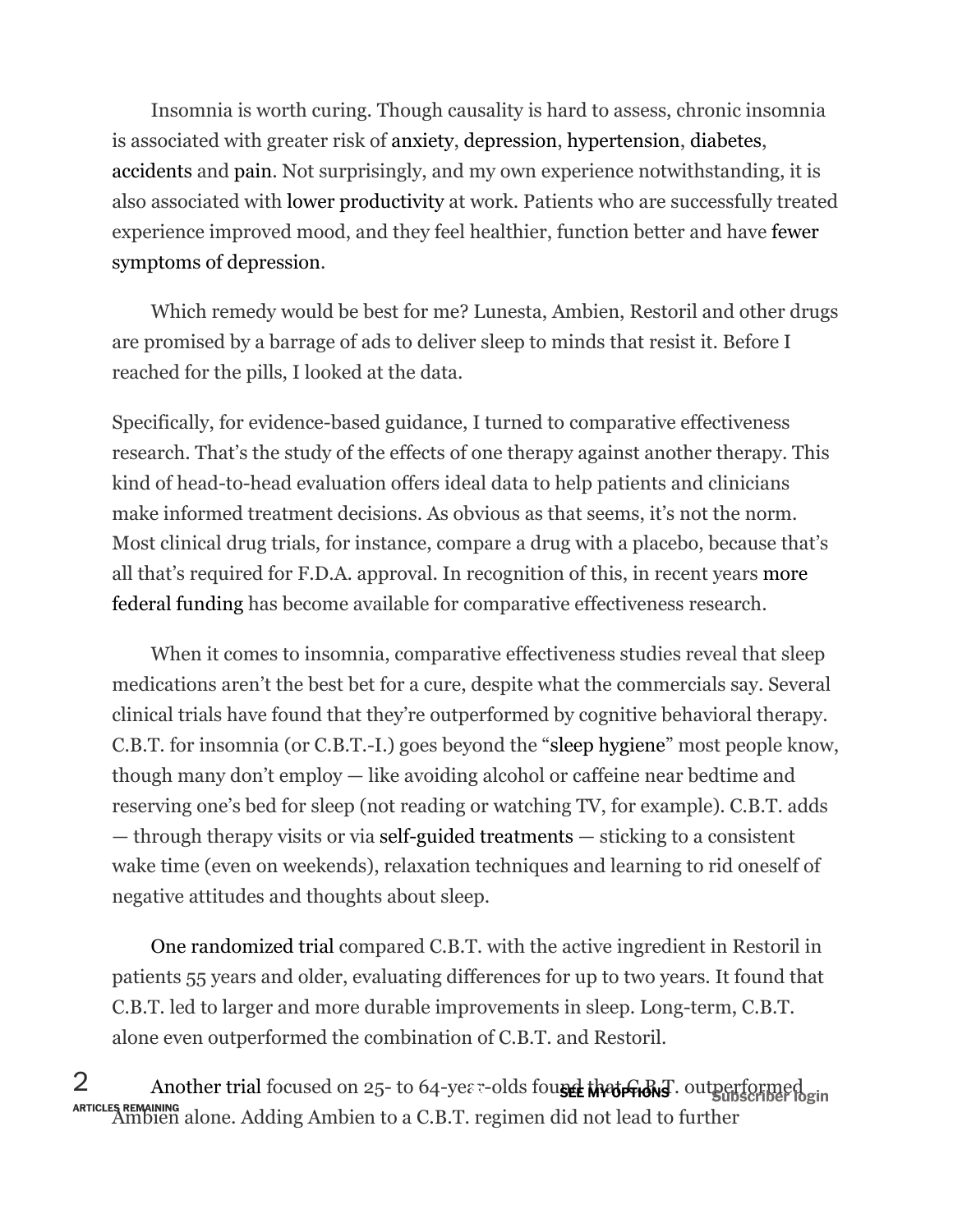improvements. Yet another trial found that patients experienced greater relief from insomnia with C.B.T. than with the sleep drug zopiclone. Patients report that they prefer C.B.T. for insomnia over drug therapy.

A systematic review of C.B.T. for insomnia, published in the Annals of Internal Medicine on Monday, quantifies how much relief it can provide. Combining data from 20 clinical trials, which included over 1,000 patients with chronic insomnia, the authors calculated sleep improvements after C.B.T. treatment, relative to no treatment. On average, treated patients fell asleep almost 20 minutes faster and were awake in the night almost half an hour less. The total amount of time that they were sleeping when in bed increased by nearly 10 percent. These results are similar to or better than improvements from many sleep drugs, and lasted longer.

My experience is consistent with these averages. The C.B.T. treatment I received, through an online program recommended by my doctor, also included keeping careful track of how much sleep I got each night. This proved very helpful. It demonstrated progress — the nights in which I got only four or five hours of sleep became less common, and, on average, my nights of sleep lengthened by 30 minutes. My sleep log also helped me be more objective. Many nights I might have considered "bad" — and fretted over — were ones in which I got only one hour less sleep than my target of seven hours. Recognizing that's not really so bad helped me relax, and relaxing helped me get more and better sleep.

Improvements like mine and those reported in the study bring sleep statistics for those with insomnia quite close to those without it. This further emphasizes the point that many insomniacs aren't that different from normal sleepers. Many sleep fine most nights, but also have more frequent nights of insufficient sleep than normal sleepers would experience. A big part of the difference may be how insomniacs perceive their sleep performance and the negative messages they give themselves about their poor sleep and how it will affect their daily lives.

C.B.T. practitioners learn that if you label a night of sleep "bad" and expect a bad day to follow a bad night of sleep, you're more likely to get it, as well as more likely to be anxious the next time you attempt to sleep. In this way, unless exacerbated by physical causes — like sleep apnea or **SEE MY OPTIONS** Syndrome Line is various the next time you attempt to sleep. In this way, unless